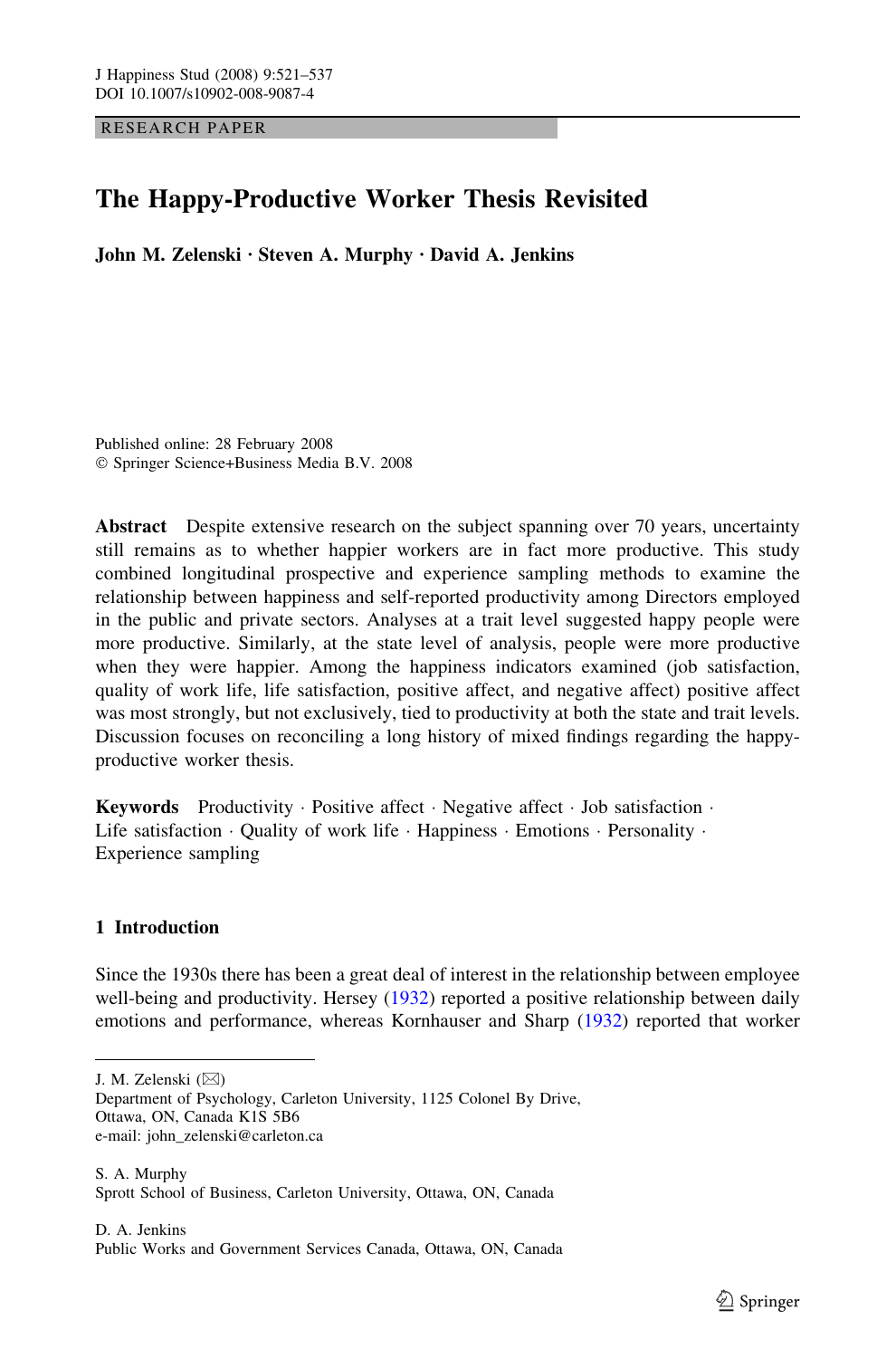attitudes (more cognitive assessments of happiness) were altogether unrelated to efficiency. Knowing whether or not happiness in the workplace promotes productivity has important implications for management and strategies for workplace improvements. Despite considerable research on the subject, uncertainty remains today as to whether happier workers are indeed more productive (see Wright and Cropanzano [2004](#page-16-0)). Researchers have suggested that inconsistent findings linking happiness and productivity may be due to inconsistent measurement. Most often in studies of happiness and productivity, happiness has been operationalized as job satisfaction (e.g., Brief and Weiss [2002\)](#page-14-0). However, job satisfaction may not be an effective proxy for happiness.

The term 'happiness' lacks scientific precision, and some researchers refer to subjective well-being (SWB) instead. SWB is also an inclusive term comprised of multiple, empirically distinct constructs. For example, emotional experience (often operationalized as the independent dimensions of positive affect and negative affect) is correlated with, yet distinct from, more cognitive appraisals of subjective well-being such as life satisfaction (at a global level) or various domain satisfactions, such as job satisfaction (see Diener [2005;](#page-14-0) Kim-Prieto et al. [2005\)](#page-15-0). We retain the term happiness for its historical and commonsense value in discussing the happy-productive worker literature, and view it as a broad term akin to SWB. However, it is important to recognize that happiness has meant different things to different researchers, and more specific statements (i.e., about a particular indicator) necessarily qualify broader statements about happiness. Our empirical approach recognizes the many facets of happiness (or SWB) by employing multiple happiness indicators and comparing them.

There is also growing recognition that research on the happiness-productivity link must distinguish between *state* and *trait* levels of analysis (Coté [1999;](#page-14-0) Fisher [2003;](#page-15-0) Wright et al. [2004\)](#page-16-0). That is, it is different to ask, ''Do fluctuations in happiness covary with (or cause) short-term differences in productivity?" (a state approach), than, to ask, "Are happy people more productive over long periods of time?'' (a trait approach). These two questions may have different answers, and may suggest different processes linking happiness and productivity. In this study we employ longitudinal prospective and experience sampling approaches with multiple happiness indicators to examine both state and trait associations between happiness and self-rated productivity among Canadian middle managers (i.e., Directors).

#### 1.1 Rationale for the Happy/Productive Worker Hypothesis

Theory Y management suggests that happier people will be more productive, and many empirical findings are consistent with this idea. For example, Bolger and Schilling ([1991](#page-14-0)) found that employees who were more prone to negative emotions were more likely to use contentious interpersonal tactics and thus provoke negative reactions from co-workers. According to Cropanzano and Wright [\(2001](#page-14-0)), less happy employees are more sensitive to threats, more defensive around co-workers, and more pessimistic. Conversely, happier employees are sensitive to opportunities, more helpful to co-workers, and more confident. Truly miserable employees, those who are depressed, are likely to display little energy or motivation, and, thus, accomplish little.

Fredrickson ([1998,](#page-15-0) [2001\)](#page-15-0) suggests that positive emotions function to 'broaden and build' skills and social bonds. For example, individuals in positive mood states are more cooperative, more helpful, and less aggressive (Isen and Baron [1991](#page-15-0)), likely improving productivity in social or collaborative work contexts. In addition, positive emotions may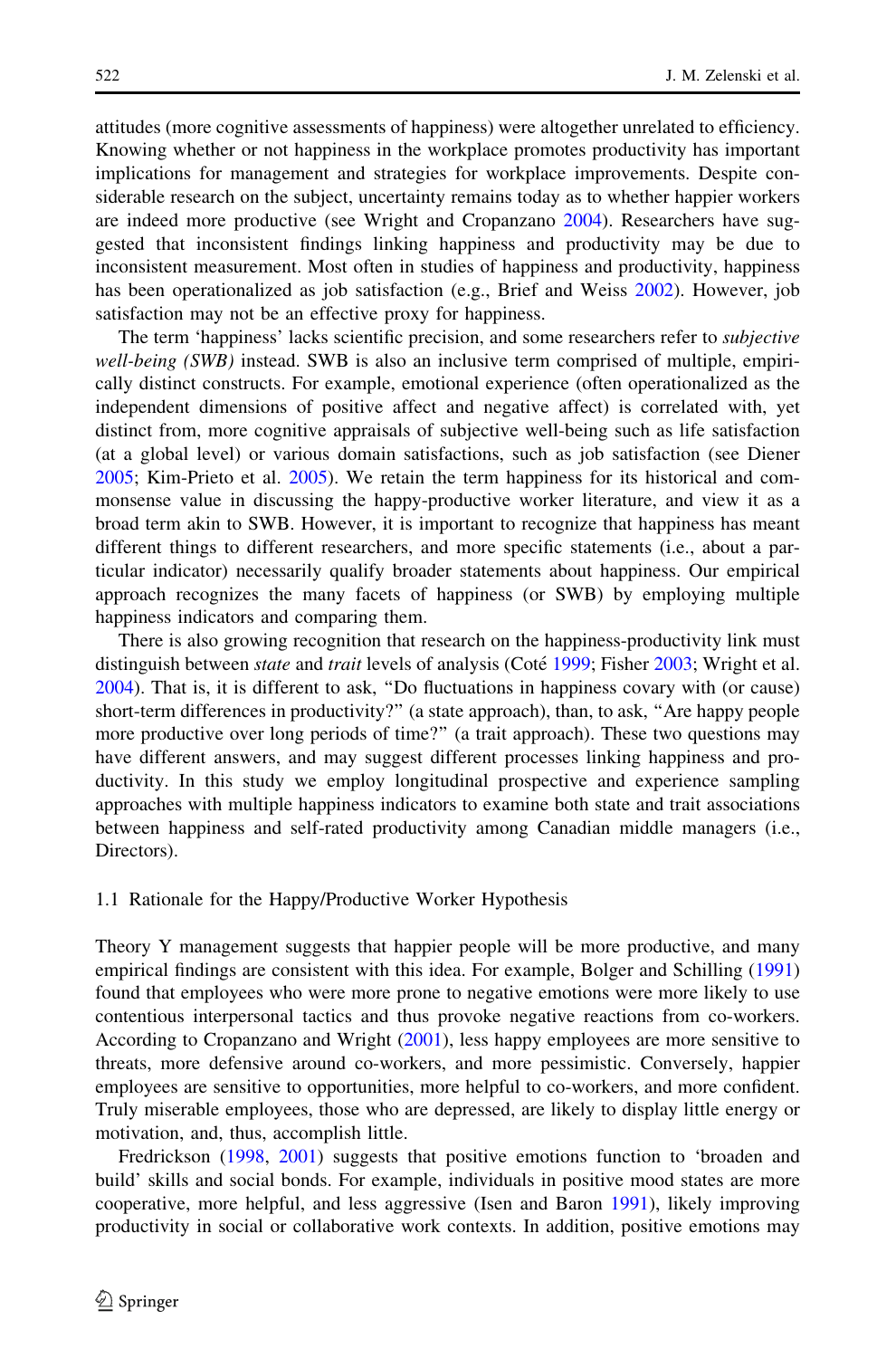lead to better performance in more complex jobs by enhancing creative problem solving (Estrada et al. [1997;](#page-15-0) Madjar et al. [2002](#page-15-0)). Beyond their immediate effects (i.e., on creativity or social facilitation), positive emotions may also aid in building resources for future performance. That is, positive emotions likely foster new skill acquisition and the building of social capital that may be utilized at a later time (Fredrickson [2001\)](#page-15-0). This suggests that trait measures of happiness (particularly positive emotions) could predict long-term productivity, even if happy states were unrelated (or even negatively related) to short-term productivity.

Although positive emotions likely foster productivity under many conditions, this effect is probably not ubiquitous. That is, just as pleasant emotions bias cognition and behavior in some ways (e.g., fostering creativity and sociability), unpleasant emotions bias cognition and behavior in other ways that may be useful under some circumstances. For example, negative moods seem to bias people's attention towards details rather than global meaning (Gasper and Clore [2002\)](#page-15-0), improving task performance when a detailed level of analysis is required. Complicating things further, the valence of moods may interact with people's motivations or instructions. For example, Martin et al. [\(1993\)](#page-15-0) showed that positive moods predicted persistence when people were told to work until they felt like stopping, whereas negative moods predicted persistence when people were told to work until they could do no more. Even these interactive effects may further depend on the person's accountability (Sanna et al. [1996\)](#page-16-0).

In sum, particular sets of emotions, motivations, personalities, tasks, etc. will combine in very complex ways to predict performance. However, across the various tasks typically required of employees, happiness will, on balance, likely benefit overall productivity. In this study we investigate whether the relationship depends on the particular happiness indicator or the timeframe (state vs. trait) in question.

#### 1.2 Productivity and Job Satisfaction

Weiss and Cropanzano (1996) referred to the search for a relationship between job satisfaction and job performance as the 'Holy Grail' of organizational behavior research, and the happy-productive worker hypothesis has been extensively studied (e.g., Judge et al. [2001;](#page-15-0) Ledford [1999;](#page-15-0) Staw and Barsade [1993\)](#page-16-0). The common theme running through these studies is the belief that employees who are happier or more satisfied with their job will also be better performers on those jobs. Despite the emotional flavor of lay conceptions of 'happiness,' job satisfaction scales do not typically focus on emotions, instead asking employees to rate their satisfaction with their pay, working conditions, job as a whole, etc. (e.g., Brayfield and Rothe [1951;](#page-14-0) Quinn [1979](#page-16-0)). Fisher ([2000,](#page-15-0) [2003\)](#page-15-0) suggests that this measurement decision contributes to weak or inconsistent findings. For example, even among meta-analyses, findings are somewhat inconsistent. In an early meta-analysis, Vroom ([1964\)](#page-16-0) reported a median correlation between job satisfaction and performance of 0.14. More recently Iaffaldano and Muchinsky ([1985\)](#page-15-0) reviewed 74 studies and reported a mean corrected correlation between the two variables of 0.17. In contrast, Petty et al. ([1984\)](#page-16-0) reported a mean correlation of 0.31 from their meta-analysis, only 1 year earlier. Judge et al. [\(2001\)](#page-15-0) estimated an underlying correlation between the two variables of about 0.30. Although all these analyses suggest at least some positive relationship between job satisfaction and productivity, there remains disagreement on its magnitude.

Wright and Cropanzano (2004) argue that the relationship between happiness and productivity would be stronger if happiness were operationalized more broadly than job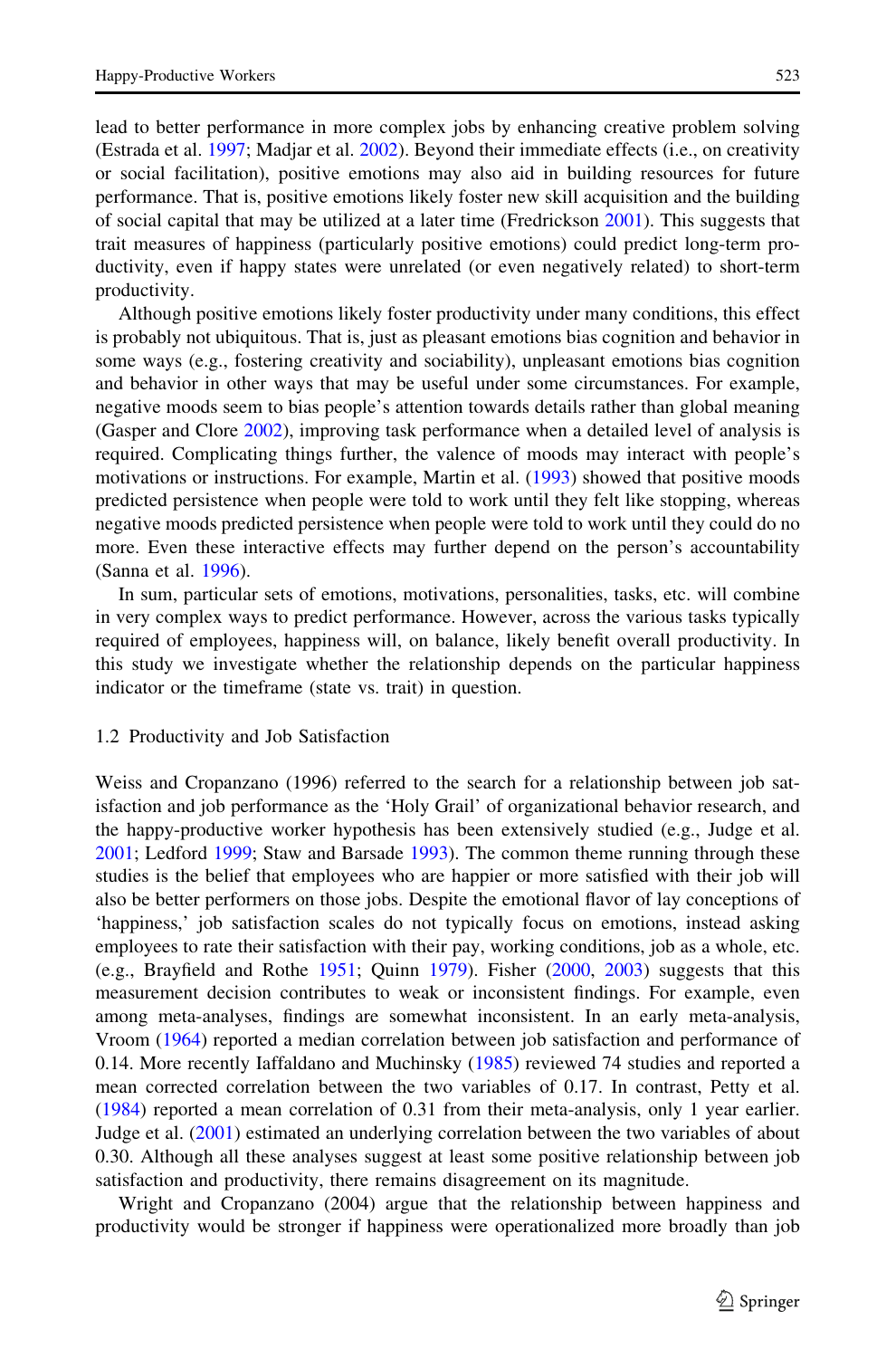satisfaction. They state, ''recent research has consistently demonstrated that high levels of… well-being can boost performance on the job'' (p. 341). In a review of research into the happy/productive worker thesis, Cropanzano and Wright ([2001\)](#page-14-0) argue that in such studies, happiness has been inconsistently operationalized as the presence of positive affect, the absence of negative affect, lack of emotional exhaustion, and as job satisfaction. They suggest that although some of these constructs are meaningfully associated with performance, others may not be as central.

#### 1.3 Productivity and other Measures of Happiness

Recent reviews and theorizing have suggested that affect, especially positive affect, will be particularly important to productivity (Coté [1999](#page-14-0); Lucas and Diener [2003;](#page-15-0) Lyubomirsky et al. [2005\)](#page-15-0), but findings are nonetheless mixed. For example, Staw et al. [\(1994](#page-16-0)) offer compelling evidence for an association between affective experiences at work and productivity. The authors employed a longitudinal design and found that reports of affect and depression predicted both pay and performance evaluations some 18 months later. In addition, Fisher ([2003\)](#page-15-0) found that affect predicted job performance better than job satisfaction did. However, some studies have failed to find an association between affect and performance (e.g., Wright and Staw [1999](#page-16-0)) and others have disagreed over whether positive affect (e.g., Staw and Barsade [1993\)](#page-16-0) or negative affect (e.g., Wright et al. [2004](#page-16-0)) is a stronger predictor of performance.

In addition, some studies suggest that state, rather than dispositional, measures of affect are more strongly related to performance. Wright and Cropanzano ([1998\)](#page-16-0) and Wright and Staw [\(1999](#page-16-0)), utilizing dispositional measures of affect, found no association between either positive or negative affect and performance. George ([1991](#page-15-0)) reported that recent experience of positive affect at work (i.e., state affect) predicted supervisor ratings of customer service, whereas trait affect failed to predict customer service (a proxy measure of productivity). Similarly, Fisher [\(2003](#page-15-0)) found that productivity was more strongly related to some happiness indicators at the state, rather than trait, level of analysis, but that trait positive affect was still a good predictor.

Emotional exhaustion, the converse of vitality and a component of burnout, is another (un)happiness indicator one would expect to negatively relate to performance; however, even here findings are unclear. Both Wright and Cropanzano ([1998](#page-16-0)) and Wright and Bonnet [\(1997](#page-16-0)a) did find that emotional exhaustion was negatively related to performance, but Wright and Bonnet ([1997b](#page-16-0)) failed to find an association between the two.

#### 1.4 The Present Study

Although the bulk of research suggests some association between happiness and productivity, the details of this relationship remain unclear. Central issues include the many ways happiness has been operationalized, and whether *state* and/or *trait* happiness predicts productivity. To address these questions we conducted a study utilizing multiple happiness indicators, assessed as both states and traits.

We selected happiness measures that would cover both cognitive and emotional approaches to assessment, with an eye towards measures commonly used in past research. Job satisfaction (Quinn [1979\)](#page-16-0) was a clear choice as the majority of research on the happyproductive worker thesis has used it. Job satisfaction is a primarily cognitive approach (i.e., based on judgements of conditions) to domain specific items (i.e., satisfaction with pay,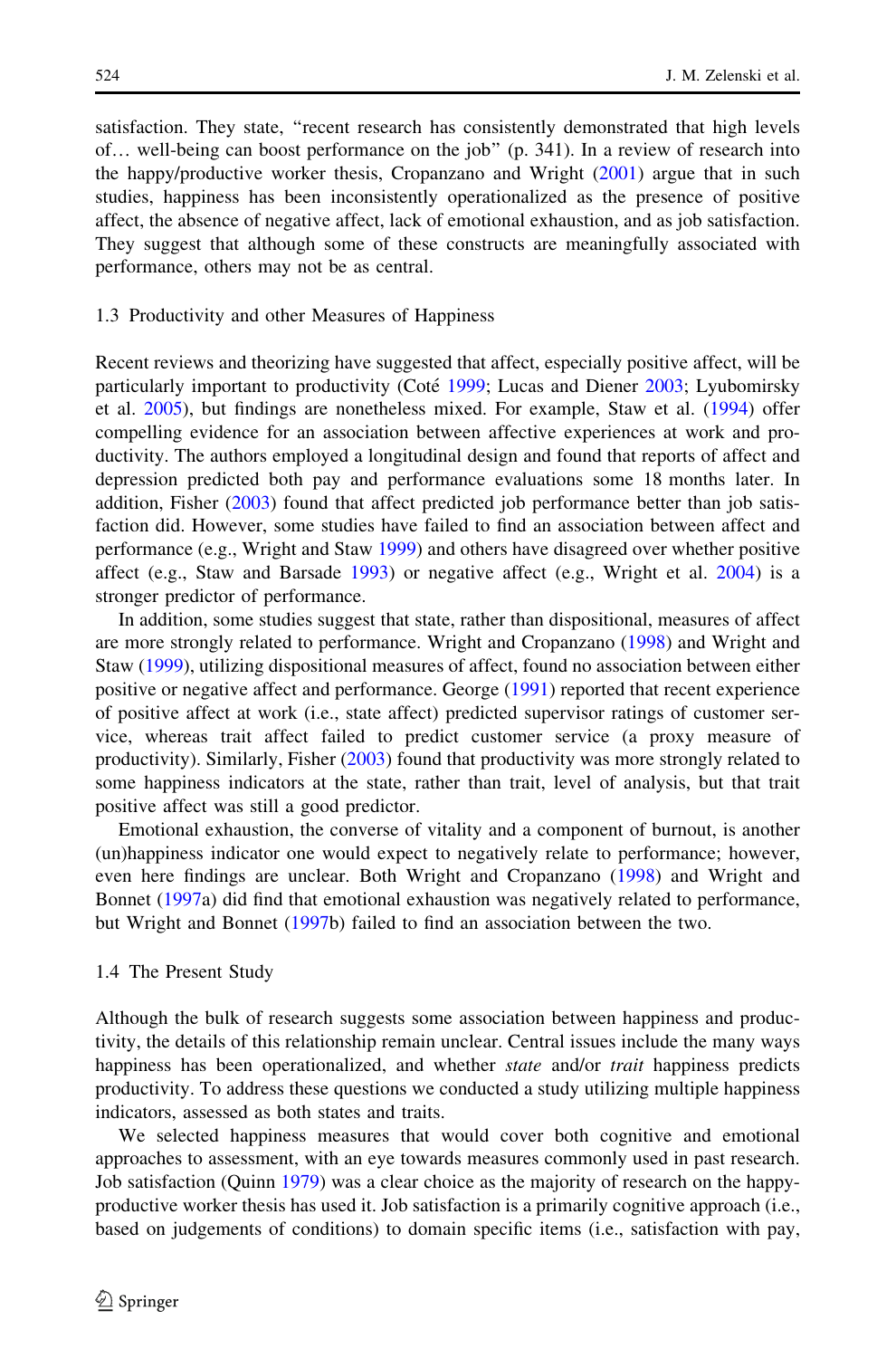support, opportunities, etc.). Our second measure, life satisfaction (Diener et al. [1985\)](#page-14-0), is also a cognitive assessment, but much more general in that it encompasses all aspects of life, and does not assess specific domains. That is, it is assumed that respondents consider domains and weights idiosyncratically to make judgments about the conditions of their lives in general. Therefore, life satisfaction provides the broadest test of the happy-productive worker hypothesis as the happiness may be completely unrelated to work. Drawing on the logic behind the life satisfaction measure (i.e., asking generally to allow for individual variation in what comprises important aspects and relative weights), we also included our own single-item measure of work-life quality (i.e., "Overall how would you rate the quality of your work life?'').

Although modestly correlated with cognitive assessments of happiness, measures of affect are conceptually and empirically distinct (Lucas et al. [1996\)](#page-15-0). We assessed trait positive and negative affect in two similar ways. The commonly used PANAS question-naire (Watson et al. [1988](#page-16-0)) includes two dimensions of *activated* (high arousal) pleasant and unpleasant emotions termed positive affect and negative affect, and was used to assess trait emotion. In the experience sampling portion of our study, we asked participants to rate a similar (though not identical) set of emotion adjectives. In sum, the present study examines which of these happiness components, if any, are associated with productivity. Additionally, if multiple happiness indicators predict productivity, do they do so independently, or because they share common features?

Most definitions of productivity draw on a manufacturing model of inputs and outputs (Cleveland [1999](#page-14-0); Vora [1992](#page-16-0)), but inputs and outputs are extremely difficult to measure in organizational research on individuals, particularly when objective indicators (e.g., units produced) are not applicable or accrue only after long periods of time (e.g., publications). In the field of organizational behavior, work performance has been a variable of great interest as the goals and objectives of organizations are measured in terms of performance outputs. Performance includes all of the actions that are relevant to the achievement of organizational goals and can be measured in terms of each individual's productivity (Campbell et al. [1993\)](#page-14-0). In other words, individual productivity is the degree to which an employee executes his or her role with reference to certain specified standards set by the organization.

Unsurprisingly, organization researchers have acknowledged some measurement difficulty with productivity (Dobni [2004](#page-15-0); Hodgkinson [1999](#page-15-0)). Yet despite the dearth of clear, objective productivity indicators, individuals have a good sense of their own productivity, and may be in the best position to report on it. Self-report measures of productivity have been utilized in management research for decades (Landy and Farr [1983](#page-15-0)). Landy and Farr suggested that self-report measures can be an effective way of tapping into employee perceptions. Self-reported productivity can be in the form of a general question (as was the case in our study), or broken into various facets of the work environment. In order to effectively tap into the latter, researchers would require a fairly intimate understanding of the job-specific characteristics of respondents, along with a fairly homogenous group of respondents for that particular measure. Self-reported productivity raises questions about biased responding, but has provided results similar to other indicators (Butler et al. [2007](#page-14-0)). This generally suggests its validity, but self-reported productivity is most reliable when recall bias is minimized. For instance, Stewart et al. [\(2001](#page-16-0)) showed that a 4-week recall period was associated with significant recall bias compared with a 1-week period. (Our study uses a 3-day period.)

Still, some researchers have tried to examine more objective measures of productivity (e.g., Burton et al. [1999\)](#page-14-0) that employ computer-based tracking systems to monitor and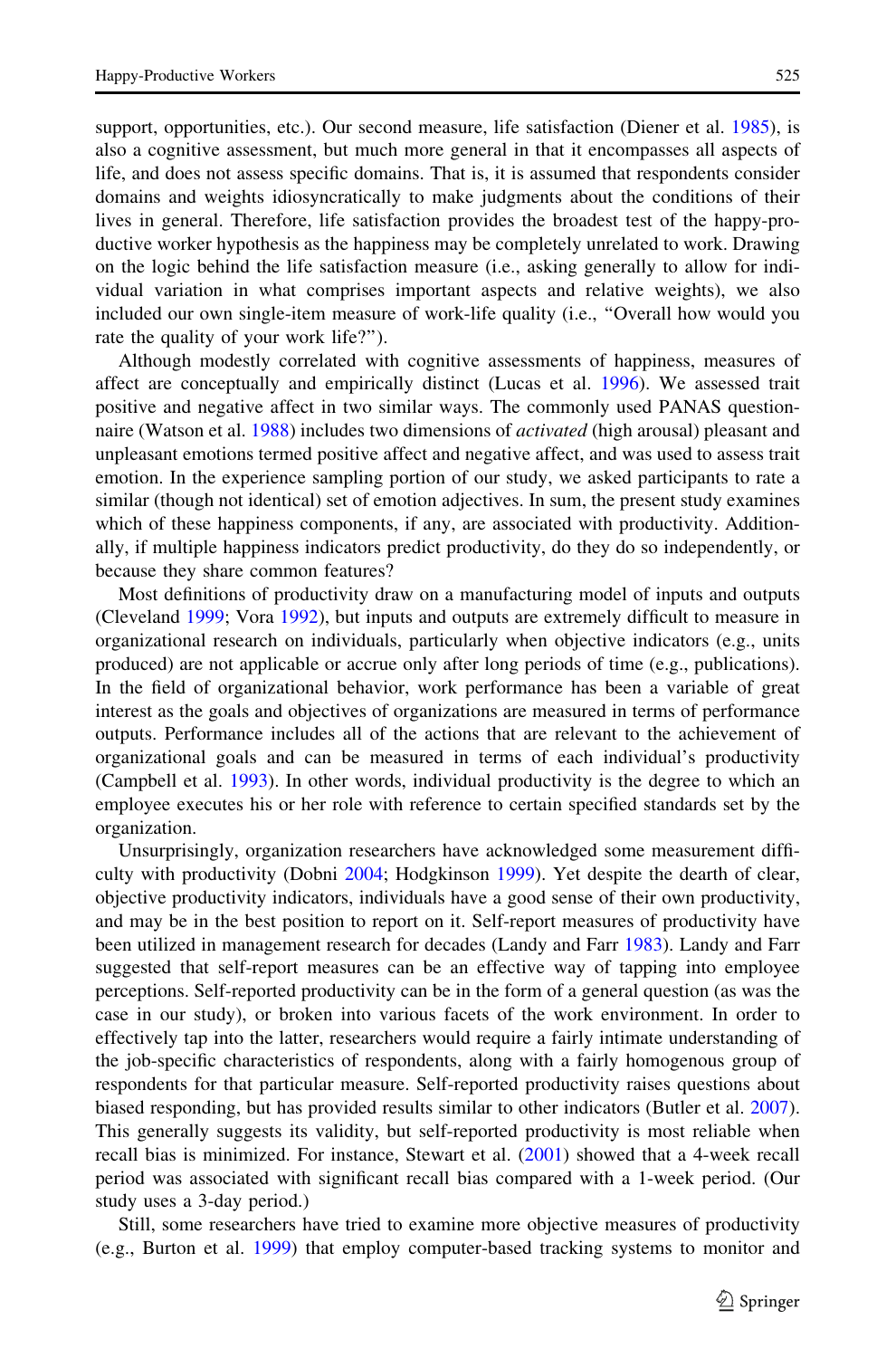measure employee productivity. These systems track productivity, typically independent of the subject, and thereby preventing a biased response. It should be noted that objective measures of productivity are not without their own inherent difficulties. Most modern, dynamic workplaces are not amenable to simplistic output measures of quantitative performance as the sole indicator of how well a person is performing their job (e.g., how does one objectively assess the performance of a manager that has to try to calm a volatile situation involving his/her direct reports?). Second, work productivity includes both quality and quantity and the quality aspect has proven difficult to quantify in many tasks. Third, there is the issue of whether the objectives measures should be absolute (e.g., calls taken at a call center) or comparative (calls taken relative to the shift average that day). In weighing the pro's and con's of subjective and objective measures, Prasad et al. ([2004,](#page-16-0) p. 241) concluded that "There is no way of indicating *a-priori* which is a better index of productivity for a given job.'' We have followed other productivity researchers (e.g., Eaton [2003;](#page-15-0) Fisher [2003](#page-15-0); Loeppke et al. [2003\)](#page-15-0) in using the self-report method in this study.

To examine both state and trait happiness as predictors of productivity, we used an experience sampling method (ESM) combined with a prospective baseline assessment of dispositions. That is, happiness indicators were first assessed with standard trait instructions, providing a set of prospective trait indicators. Over the next 8 weeks, participants rated their happiness and productivity bi-weekly. This allows us to calculate both average levels (i.e., between-subjects or trait level of analysis) as well as individual variation over time (i.e., within-subject or state level of analysis). ESM makes it possible to examine both the question: ''Do people who tend to be happier also tend to be more productive?'' (between-subjects), as well as the question: ''Are people more productive on days when they are happier?'' (within-subject). Finally, combining the baseline measures of happiness with ESM data allow us to predict average productivity *prospectively* over 8 weeks.

The literature on the happy-productive worker thesis is rife with inconsistent findings, but overall, it suggests a general positive relationship between the two constructs. As a result, we predict that most happiness indicators will correlate with self-reports of productivity at all three levels of analysis (prospectively, between-subjects, and withinsubject). However, recent findings and theorizing suggest a few more refined hypotheses:

- 1. Positive affect has the strongest theoretical links with performance (see Lyubomirsky et al. [2005](#page-15-0)), and captures the emotional flavor of happiness better than satisfaction measures (Fisher [2000](#page-15-0)). Therefore, we predict that positive affect will be the best predictor of productivity. Because positive affect can have both short-term and longterm benefits (Fredrickson [1998\)](#page-15-0), we predict that it will be the best predictor at both the state and trait levels of analysis.
- 2. Because job satisfaction measures dictate aspects of work life that may or may not actually be important to individual employees, we predict that our single item QWL measure (i.e., that allows participants to consider work life quality as they wish) will predict productivity better than more standard measures of job satisfaction (at both state and trait levels).
- 3. Day-to-day variations in life satisfaction will encompass much more than changes in work life. As a result, we expect that life satisfaction will only predict productivity at the trait level (i.e., prospectively and between-subjects, not within-subject). In other words, we predict that generally happy people (assessed with SWLS) will be more productive, but global satisfaction will not covary with short-term productivity.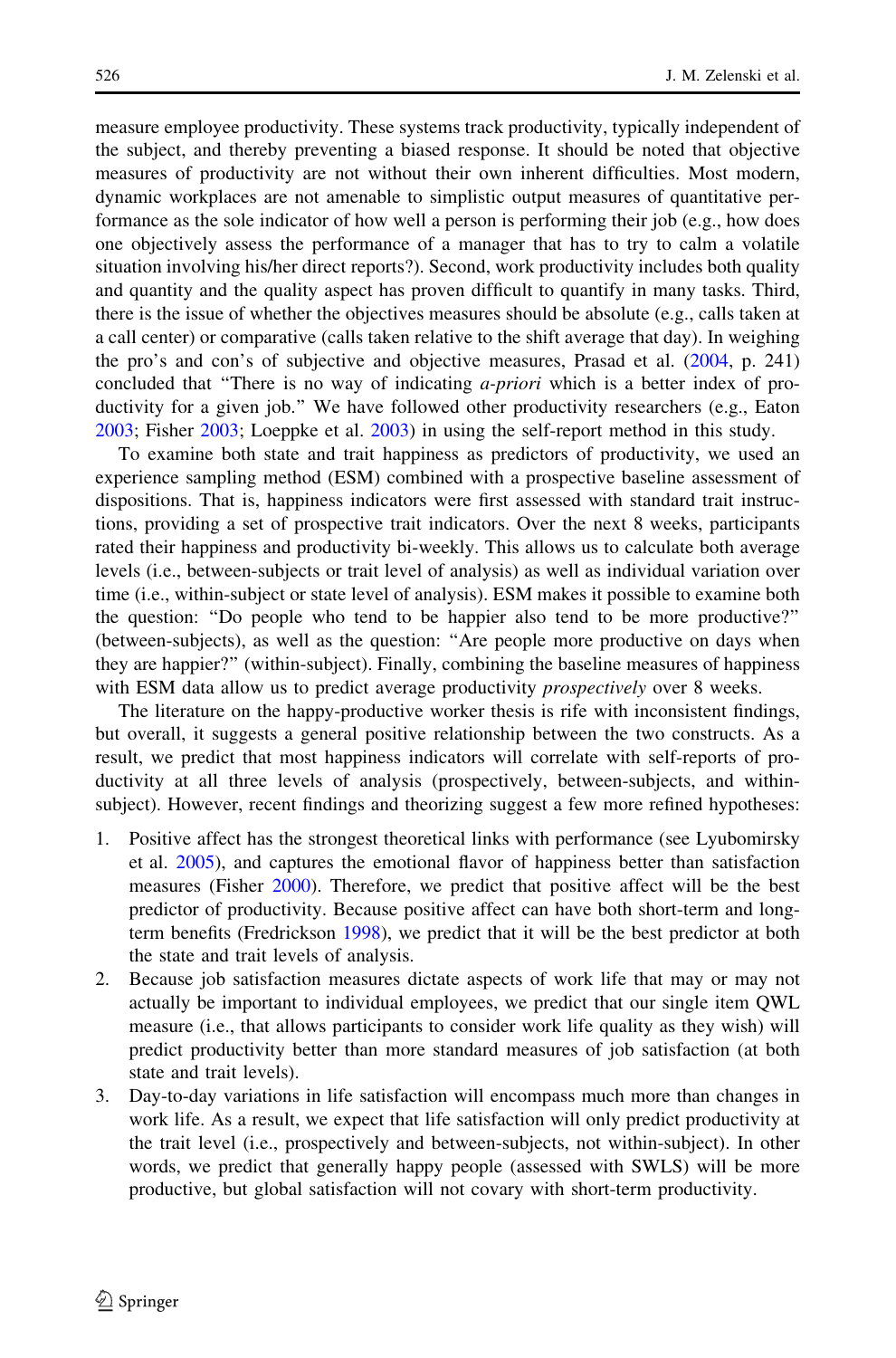### 2 Method

## 2.1 Participants and Procedure

Participants were 75 Directors employed in the private sector and the Canadian federal government drawn from data involving a larger study of 143 (response rate of 57% from the larger study). Given that the sample consisted exclusively of Directors, participants had similar levels of authority and numbers of subordinates. That is, participants typically reported to a junior VP (or public sector equivalent), and had both budgetary and human resources management responsibilities with an average of nine direct subordinates. Participants had a mean age of  $43.51$  (SD =  $8.07$ ) and  $48$  (64%) were male. Fifty-five (73%) were married or in common law relationships and 38 (49%) had children. Participants who completed this study  $(n = 75)$  were compared to non-completers in the full sample  $(n = 68)$  on baseline measures (trait happiness indicators) and demographic variables, and only one difference approached statistical significance; completers were marginally significantly older ( $p = .09$ ; all other  $p's > .3$ ).

In order to evaluate the relationship between various facets of happiness and productivity, an experience-sampling methodology (ESM) was employed. Participants were instructed to complete a short self-report questionnaire online every Monday and Thursday for 8 weeks and to consider only the three previous days in formulating their responses. Each questionnaire assessed emotional experience at work, QWL, job satisfaction, life satisfaction, and productivity. Prior to the experience sampling phase of the study, all participants completed a battery of baseline measures online, including dispositional measures of emotional experience, job satisfaction, and life satisfaction.

Analyses involved only participants who completed the ESM questionnaire at least five times  $(n = 75)$  in order to preserve the integrity of the experience-sampling method. These participants provided an average of  $10.19$  (SD = 3.63), and a total of 715 reports. Scores for missing reports were not imputed. Between-subjects analyses were performed on data after calculating a mean score per variable, per participant from the reports provided over the 8 weeks. Aggregating over 2 months provides scores akin to a dispositional assessment (Epstein [1983](#page-15-0)). Within-subject analyses were conducted by examining relationships between day-to-day reports of happiness and productivity. More specifically, each rating was converted to a z-score where the 'population' of scores includes only other occasions where the same participant made the same rating. As a result, these z-scores control for mean-level individual differences, and reflect variation due to differences in time/situations (Scollon et al. [2003;](#page-16-0) Zelenski and Larsen [2000\)](#page-16-0). In other words, within-subject correlations reflect covariation in 3-day timeframes independent of dispositional contributions.

## 2.2 Measures

In the ESM phase, emotional experience at work was assessed by asking participants to indicate the extent to which they experienced six positive emotions (elated, enthusiastic, excited, happy, joyous, and lively) and nine negative emotions (angry, annoyed, anxious, disgusted, distressed, embarrassed, jittery, nervous, and sad). A six-point scale ranging from *none* to extremely was provided. Scores for the positive and negative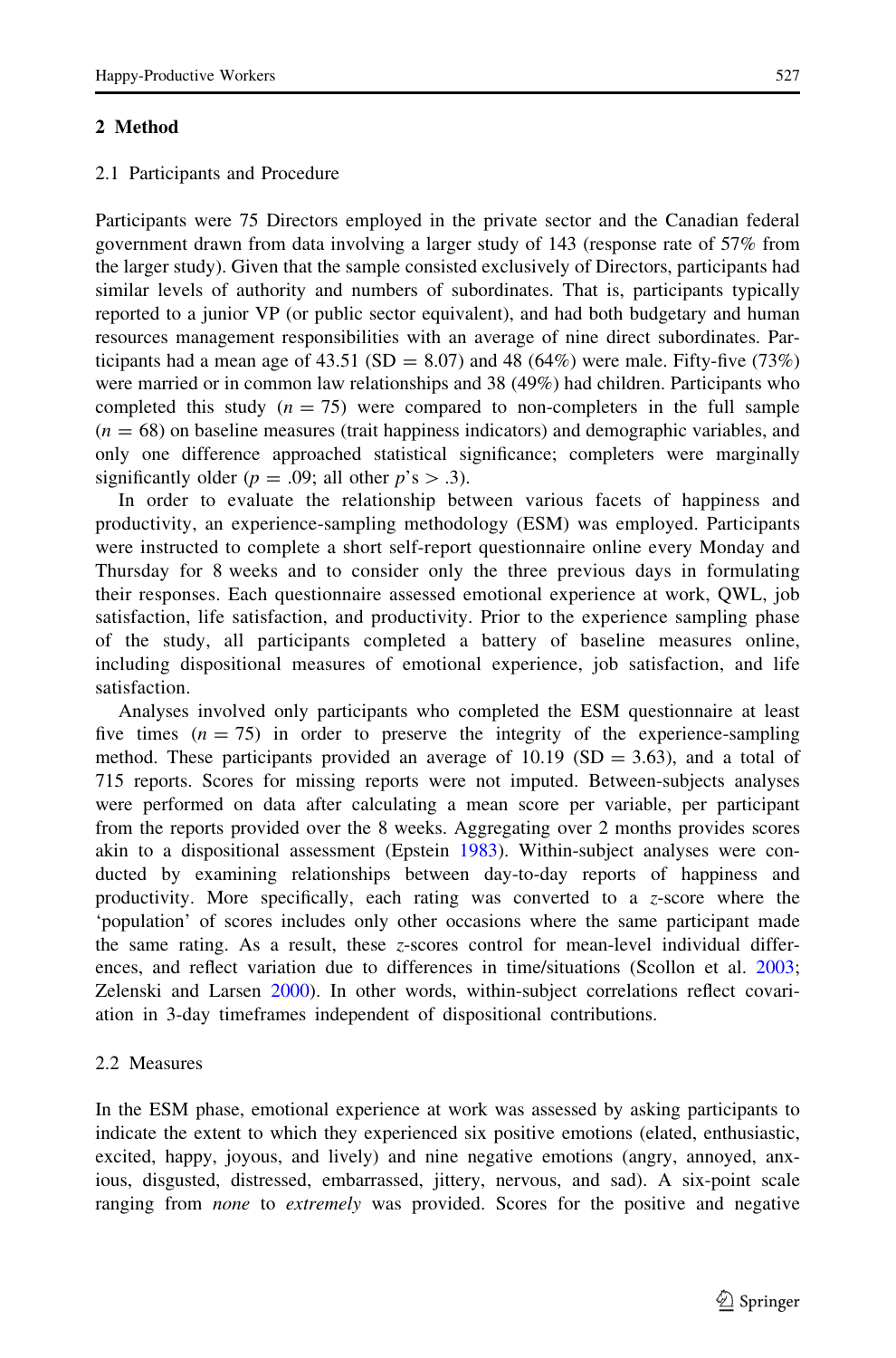| Construct            | Mean | Standard deviation | Internal consistency |  |
|----------------------|------|--------------------|----------------------|--|
| Positive affect      | 2.03 | 0.88               | 0.95                 |  |
| Negative affect      | 0.76 | 0.49               | 0.90                 |  |
| Job satisfaction     | 3.39 | 0.63               | 0.88                 |  |
| Quality of work-life | 3.63 | 0.62               | N/A                  |  |
| Life satisfaction    | 3.46 | 0.77               | 0.94                 |  |
| Productivity         | 3.32 | 0.45               | N/A                  |  |
|                      |      |                    |                      |  |

Table 1 Means, variance and internal consistency

Note: Descriptive statistics have been adjusted to a five-point scale

emotions were averaged to obtain a single figure for positive affect and one for negative affect. $<sup>1</sup>$ </sup>

The baseline survey assessed average (dispositional) emotional experience with the PANAS (Watson et al. [1988\)](#page-16-0). The PANAS measures the two dimensions of positive affect and negative affect by asking participants to rate the extent to which they experience 20 emotions on average using a five-point scale ranging from not at all to extremely.

Quality of Work Life (QWL) was assessed by a single item that read: ''Overall how would you rate the quality of your work life?'' accompanied by a five-point scale ranging from *poor* to excellent (ESM phase only).

Job satisfaction was assessed by the Job Satisfaction Scale (Quinn [1979\)](#page-16-0). Using a fivepoint scale ranging from very dissatisfied to very satisfied, participants were asked to indicate their satisfaction with nine items including ''Your job in general'' and ''The tasks you perform on the job''. Job satisfaction was assessed in both the baseline and ESM phases (with instructions altered to include only a 3-day time frame in the ESM phase).

Life satisfaction was assessed via the Satisfaction With Life Scale (SWLS, Diener et al. [1985\)](#page-14-0) that presents participants with five statements including ''The conditions of my life are excellent'' asking them to indicate, using a six-point scale, their agreement with each item. Life satisfaction was assessed in both the baseline and ESM phases (with instructions altered to include only a 3-day time frame in the ESM phase).

Productivity at work was assessed by asking ''How productive were you in your work role?" A five-point scale ranging from *not very productive* to *exceptionally productive*, with a mid-point of *average productivity*, was provided (ESM phase only).

## 3 Results

In the ESM phase, participants reported being somewhat satisfied with their jobs and their lives as a whole. Typically participants rated their quality of work-life as 'good'. Participants reported experiencing, on average, a very low level of negative affect at work and a somewhat low level of positive emotion, although the variance was considerable (see Table 1). As one might expect, participants reported average levels of productivity.

<sup>&</sup>lt;sup>1</sup> We included the terms 'happy' and 'sad' in these scales because they increase the face validity of assessing the happy-productive worker thesis. This choice is not entirely consistent with strict definitions of positive affect and negative affect, e.g., as operationalized in the PANAS. Because of this discrepancy, we also calculated emotion scales that omitted 'happy' and 'sad'. These scales correlate .99 to .97 (across PA and NA, between- and within-subject) with their equivalents reported here, and the variation in scoring has virtually no impact on further analyses (correlations or regressions).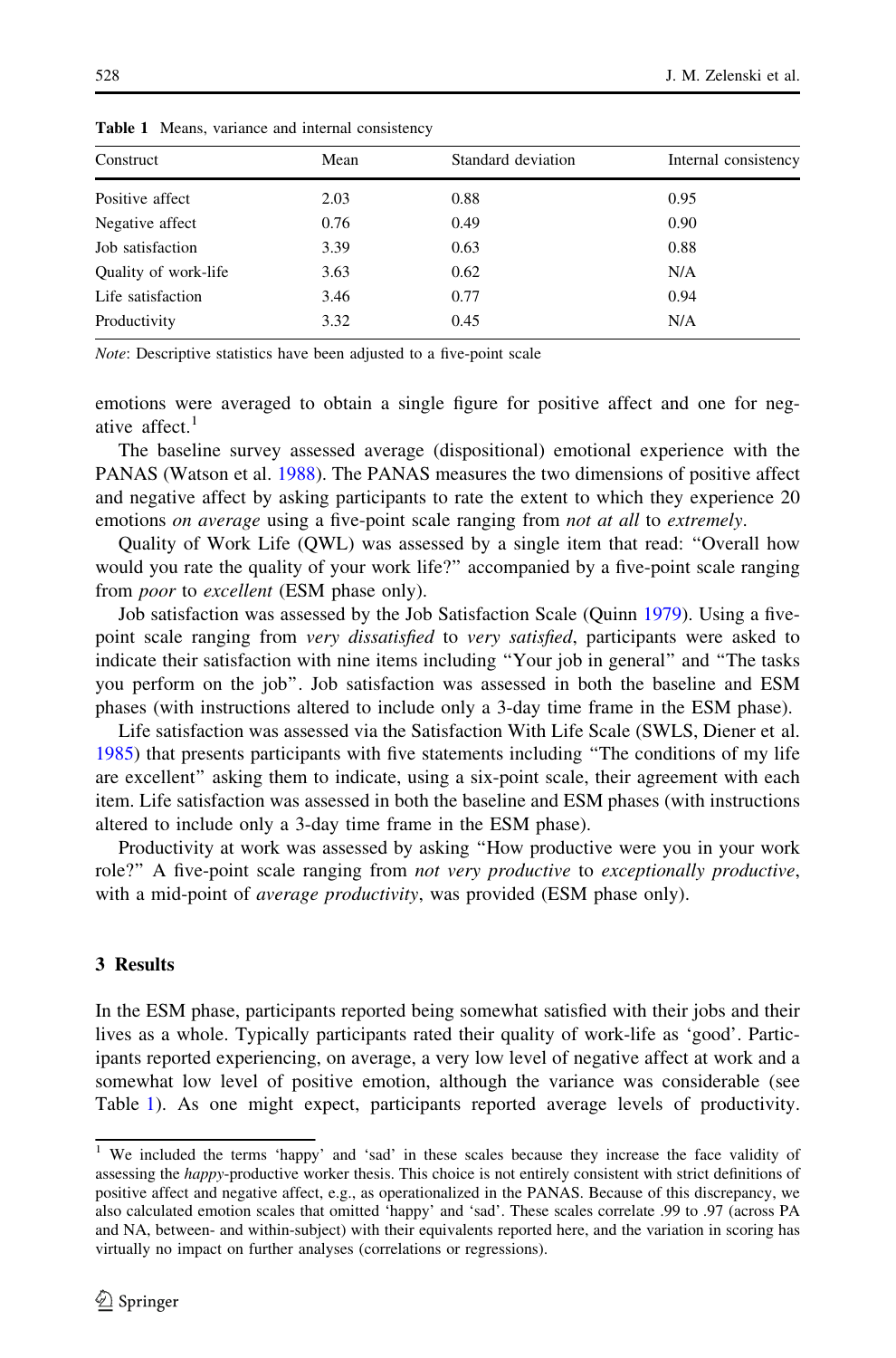| Variables              |         |        | 3       | 4       |        | 6 |
|------------------------|---------|--------|---------|---------|--------|---|
| 1 Positive affect      |         |        |         |         |        |   |
| 2 Negative affect      | $-.04$  |        |         |         |        |   |
| 3 Job satisfaction     | $.27*$  | $-.13$ |         |         |        |   |
| 4 Quality of work-life | $.38**$ | $-.18$ | $.78**$ |         |        |   |
| 5 Life satisfaction    | $.42**$ | $-.19$ | $.51**$ | $.51**$ |        |   |
| 6 Productivity         | $.36**$ | $-.05$ | $.22*$  | $.32**$ | $.25*$ |   |

Table 2 Correlation matrix of happiness and productivity (between-subjects)

\* Significant at  $p < .05$ 

\*\* Significant at  $p < 0.01$ 

| Variables              |        |         | 3      | 4      |     | 6 |  |  |
|------------------------|--------|---------|--------|--------|-----|---|--|--|
| 1 Positive affect      |        |         |        |        |     |   |  |  |
| 2 Negative affect      | .07    |         |        |        |     |   |  |  |
| 3 Job satisfaction     | $.25*$ | $-.16*$ |        |        |     |   |  |  |
| 4 Quality of work-life | $.25*$ | $-.30*$ | $.38*$ |        |     |   |  |  |
| 5 Life satisfaction    | $.18*$ | $-.20*$ | $.34*$ | $.23*$ |     |   |  |  |
| 6 Productivity         | $.36*$ | $-.04$  | $.19*$ | $.35*$ | .07 |   |  |  |

Table 3 Correlation matrix of happiness and productivity (within-subject)

\* Significant at  $p < 0.01$ 

Between-subjects correlations among the various constructs appear in Table 2, withinsubject correlations in Table 3. Not all correlations were statistically significant, but all were positive, except those involving negative affect, as expected. Finally, it is worth noting that although most of the happiness indicators were significantly intercorrelated, the relationships were not so strong so as to suggest complete redundancy ( $r$ 's from  $-.05$  to .78).

Roughly consistent with predictions, between-subjects positive affect and QWL demonstrated moderate correlations with productivity ( $r = .35, .32,$  respectively,  $p < .01$ ), whereas job satisfaction and life satisfaction demonstrated slightly weaker but statistically significant correlations with productivity ( $r = .22, .24$ , respectively,  $p < .05$ ). Contrary to expectations, negative affect was not significantly associated with productivity. In short, across most indicators, happy people tended to be more productive than unhappy people.

Within-subject positive affect and QWL demonstrated moderate correlations with productivity ( $r = .36, .35$ , respectively,  $p < .01$ ), whereas job satisfaction demonstrated a weaker but statistically significant correlation with productivity ( $r = .19$ ,  $p < .01$ ). Daily variations in life satisfaction and negative affect were not significantly associated with productivity (Table 3). Therefore, productivity covaried with happiness on a day-to-day basis across many of the happiness indicators. That is, people were more productive on days when they were happier compared to days when they were less happy.

Although the various happiness indicators are conceptually distinct, they were also intercorrelated with one another. To determine whether or not different components of happiness independently predict productivity, we conducted two linear regression analyses where happiness indicators (i.e., 2-month average scores for between-subjects and z-scores for within-subject equations) were entered simultaneously to predict productivity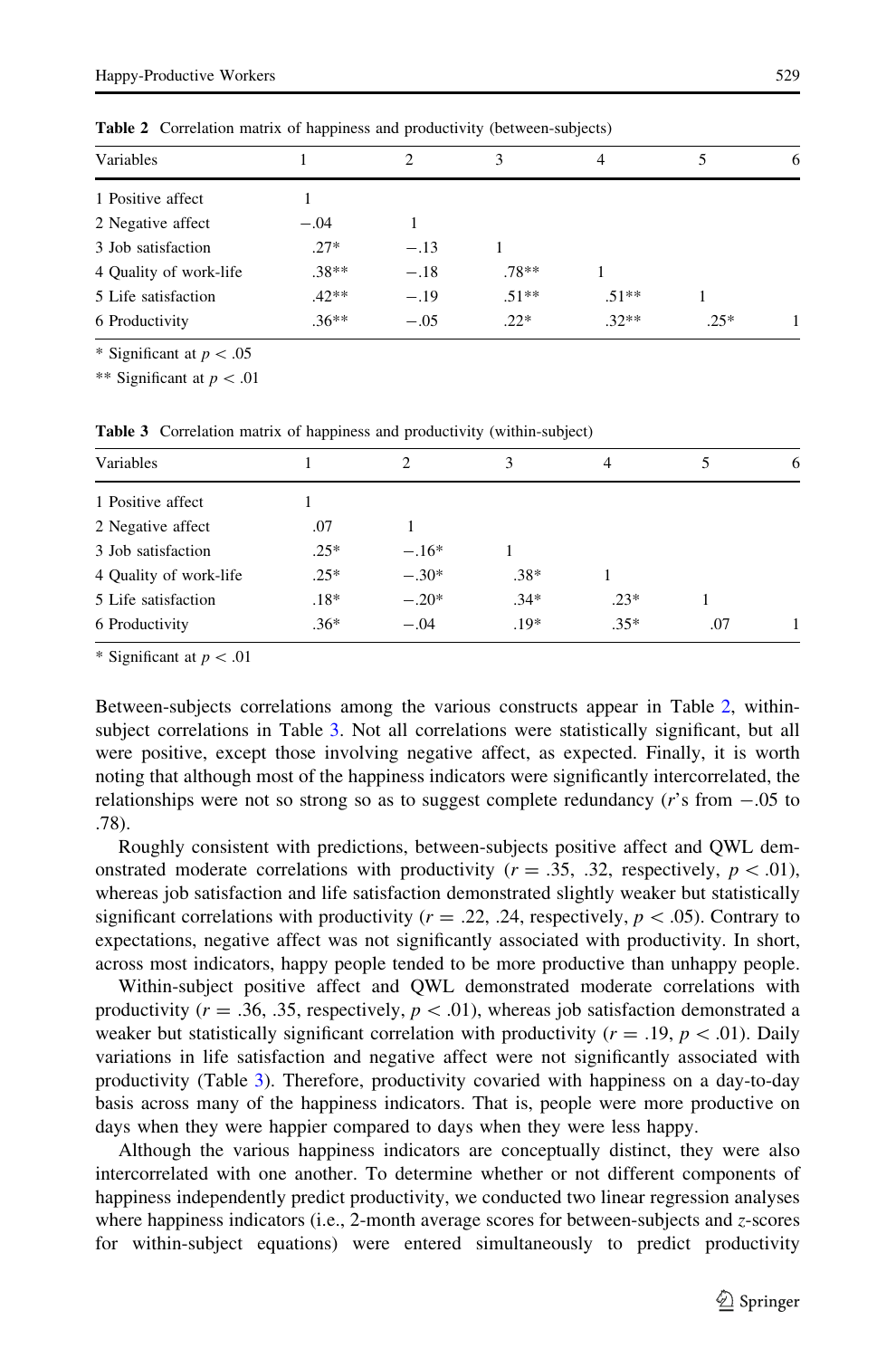| <b>Table 4</b> Regression equation<br>predicting productivity<br>(between-subjects) | Predictor         | Beta   | T      | p   | R   | $R^2$ |
|-------------------------------------------------------------------------------------|-------------------|--------|--------|-----|-----|-------|
|                                                                                     | Positive affect   | .27    | 2.16   | .03 |     |       |
|                                                                                     | Negative affect   | .00    | .01    | .99 |     |       |
|                                                                                     | Job satisfaction  | $-.05$ | $-.30$ | .77 |     |       |
|                                                                                     | OWL               | .24    | 1.27   | .21 |     |       |
|                                                                                     | Life satisfaction | .04    | .26    | .79 |     |       |
|                                                                                     |                   |        |        |     | .41 | .17   |

(between-subjects or within-subject scores as above). Table 4 reports the results of the between-subjects regression. Together, the happiness indicators explained 17% of the variance in productivity, but positive affect was the only significant predictor in this equation ( $\beta = .27$ ). Although not statistically significant, OWL's predictive power was of similar magnitude ( $\beta = .24$ ). Nonetheless, although most bivariate correlations were significant, happiness indicators were largely redundant at the between-subjects level, with positive affect capturing the majority of the variance.

Table 5 reports the results of the within-subject regression. Together, the happiness indicators explained 23% of the variance in productivity. Both positive affect and QWL independently predicted productivity ( $\beta = .32, .29$  respectively), but other indicators were not statistically significant. Although the bivariate correlation between job satisfaction and productivity was significant, job satisfaction did not account for any significant increase in the variance explained by positive affect and QWL at the within-subject level. Similar to the between-subjects regression, positive affect was the best predictor of productivity.

The between-subjects and within-subject analyses focus on different time frames (trait vs. state), but both sets of analyses are based on measures of happiness and productivity collected concurrently. To see if happiness could predict productivity prospectively, we correlated baseline assessments of happiness with average productivity assessed during the following 2 months (i.e., during the ESM phase). These correlations are reported in Table [6](#page-10-0). Positive affect and life satisfaction were both significant predictors of productivity  $(r<sup>s</sup> = .33$  and .27, respectively). Although job satisfaction and negative affect were not significantly related to productivity, the correlations were in the predicted directions.

Finally, to examine the relative predictive power of baseline measures, we ran a linear regression where all happiness indicators were entered simultaneously and used to predict average productivity (i.e., the same productivity score as the between-subjects analyses, see Table [7](#page-10-0)). Together, the happiness indicators explained 15% of the variance in

| <b>Table 5</b> Regression equation<br>predicting productivity<br>(within-subject) | Predictor         | <b>B</b> eta |        | p   | R   | $R^2$ |
|-----------------------------------------------------------------------------------|-------------------|--------------|--------|-----|-----|-------|
|                                                                                   | Positive affect   | .32          | 7.59   | .01 |     |       |
|                                                                                   | Negative affect   | .04          | .85    | .40 |     |       |
|                                                                                   | Job satisfaction  | .02          | .32    | .75 |     |       |
|                                                                                   | OWL               | .29          | 6.67   | .01 |     |       |
|                                                                                   | Life satisfaction | $-.02$       | $-.53$ | .59 |     |       |
|                                                                                   |                   |              |        |     | .48 | .23   |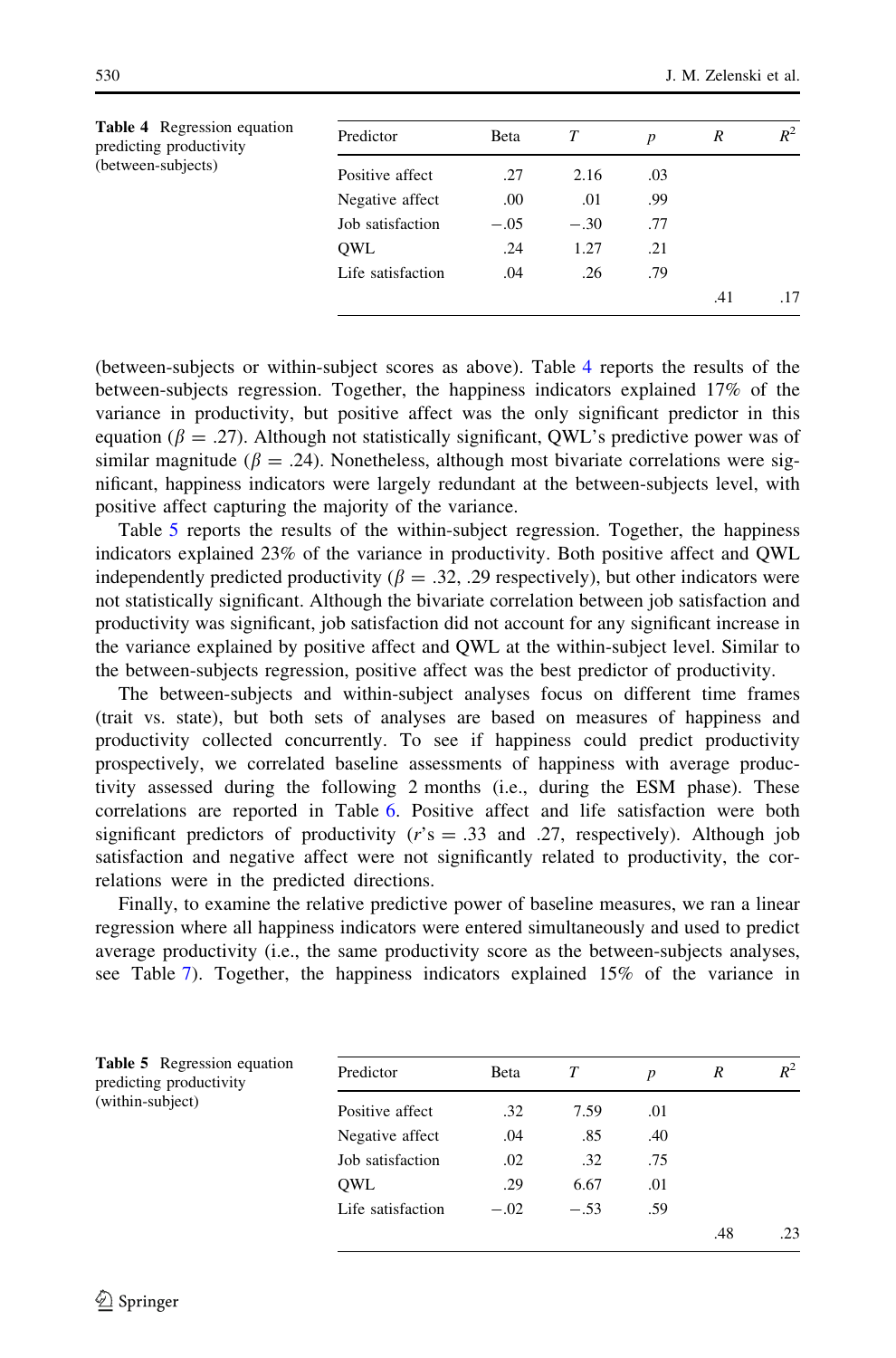|  |  | v<br>٠ |
|--|--|--------|
|  |  |        |

| Variables           |          |          |     | 4      |  |
|---------------------|----------|----------|-----|--------|--|
| 1 Positive affect   |          |          |     |        |  |
| 2 Negative affect   | $-.35**$ |          |     |        |  |
| 3 Job satisfaction  | $-.09$   | $.10**$  |     |        |  |
| 4 Life satisfaction | $.52**$  | $-.38**$ | .06 |        |  |
| 5 Productivity      | $.33**$  | $-.19$   | .14 | $.27*$ |  |

<span id="page-10-0"></span>Table 6 Correlation matrix of productivity and happiness (baseline)

 $* p < .05$ 

\*\*  $p < .01$ 

| <b>Table 7</b> Regression equation<br>predicting productivity<br>(baseline) | Predictor         | Beta   |        | $\boldsymbol{D}$ | R   | $R^2$ |
|-----------------------------------------------------------------------------|-------------------|--------|--------|------------------|-----|-------|
|                                                                             | Positive affect   | .28    | 2.08   | .04              |     |       |
|                                                                             | Negative affect   | $-.07$ | $-.58$ | .56              |     |       |
|                                                                             | Job satisfaction  | .17    | 1.51   | .14              |     |       |
|                                                                             | Life satisfaction | .09    | .65    | .52              |     |       |
|                                                                             |                   |        |        |                  | .39 | .15   |

productivity. Similar to the between-subjects and within-subject analyses, positive affect again emerged as the best (and only significant) predictor of productivity.

In sum, happier people were indeed more productive, and this was especially true when happiness was conceptualized as the frequent experience of positive emotions.

## 4 Discussion

This investigation revisited the happy-productive worker thesis with special attention to three factors. The state-trait distinction, alternative conceptualizations of happiness, and causal direction were explored using an experience sampling method, multiple happiness indicators, and a prospective design. In its general form, the happy-productive thesis received support. However, the extent of that support depended on what is meant by 'happiness'. For example, positive affect showed a robust relationship with productivity, but negative affect showed no significant relationship. In addition, productivity was related to happiness across methodological contexts. That is, happiness (especially positive affect) was associated with productivity at both the state and trait levels of analysis. Moreover, trait measures of happiness collected before the experience sampling phase predicted average productivity, suggesting that happiness may cause higher productivity (though our results do not rule out a reciprocal relationship or a third variable explanation).

Based on recent speculation and research, we hypothesized that positive affect would be an especially important contributor to productivity (Lucas and Diener [2003](#page-15-0); Lyubomirsky et al. [2005\)](#page-15-0). Our findings clearly support this idea, as have those of Staw and Barsade ([1993\)](#page-16-0), Harter et al. ([2003](#page-15-0)), and Fisher ([2003\)](#page-15-0). Notably, the relationship between positive affect and productivity was consistent across three methodological contexts (prospective, between-subjects, and within-subject) suggesting that people who typically experience more positive affect are more productive, and that people have their greatest productivity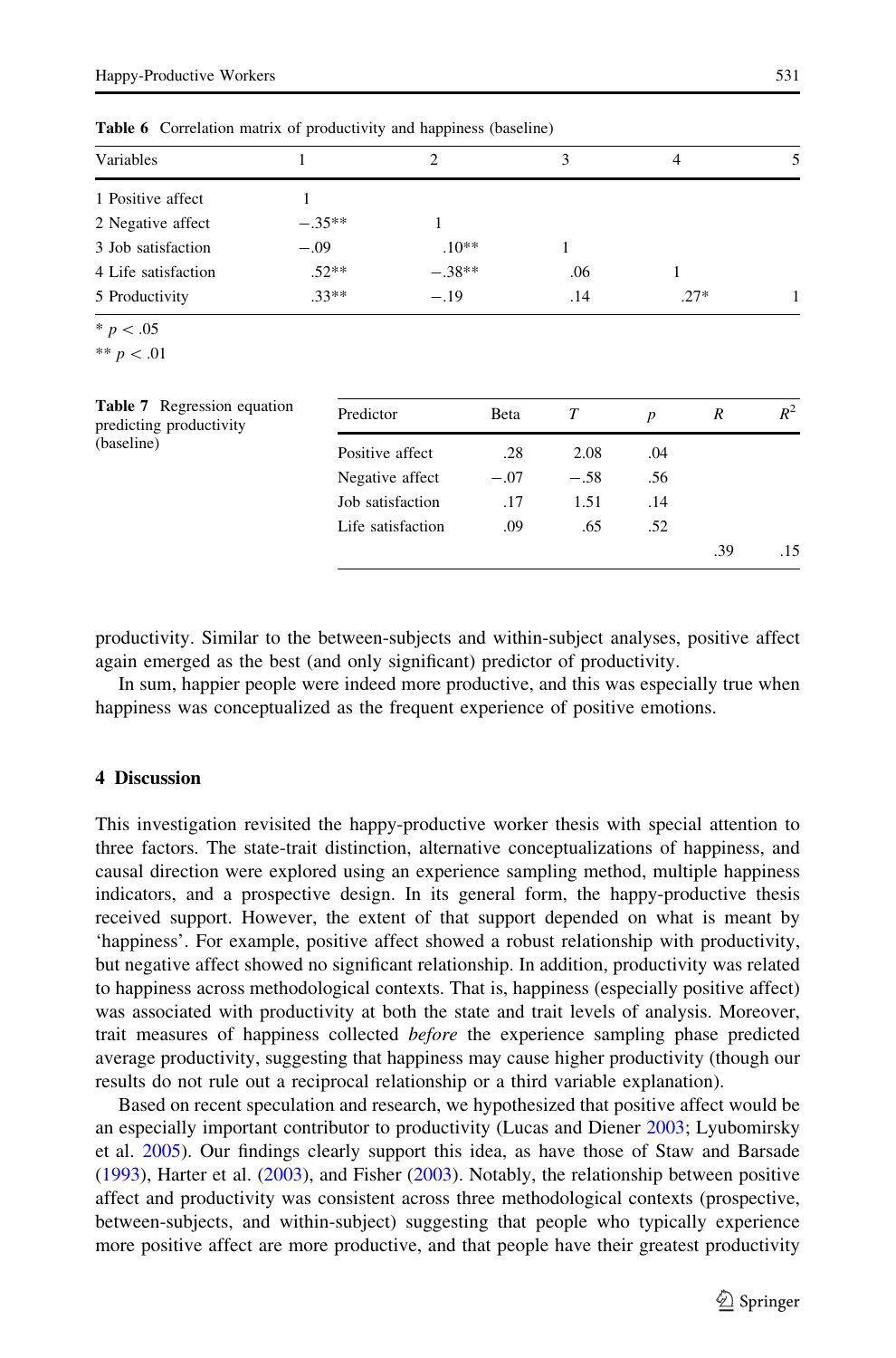while experiencing positive moods. Our multi-method approach allows us to argue against some alternative explanations. For example, it would be possible for positive affect to facilitate later productivity even if it hindered current output. That is, when in positive moods, people may socialize more or take more creative or risky approaches to tasks diminishing immediate payoff, but facilitating long-term performance. Although a reasonable hypothesis, our data suggest that the payoff of positive affect comes quickly as productivity covaried with positive affect at the within-subject level. In other words, positive affect seemed to facilitate fairly immediate productivity.

Because we used a 3-day window for ESM reports, it is possible that productivity and positive affect were not experienced simultaneously, but instead, at different times during the 3-day periods. Although possible, an alternative hypothesis would have to account for the reliable within-subject covariation. Therefore, the most reasonable alternative is the reverse causal hypothesis. That is, rather than positive affect causing productivity, high productivity may cause positive affect. It is difficult for our data to rule out this explanation at the state level of analysis, but future research could help resolve the issue with experimental mood manipulations (at the risk of low generalizabiltiy) or with more frequent experience sampling (e.g., hourly) and lagged correlations to investigate whether positive affect precedes productivity or vice versa. Even without this data, a reciprocal relationship seems most plausible (c.f., Coté [1999](#page-14-0)). Unless the work holds no value for a person, productivity will likely elevate mood. In addition, the experimentally demonstrated effects of positive mood states, such as creativity, sociability, and coping resources (Fredrickson [1998\)](#page-15-0), are very plausibly linked with increased productivity. However, this may depend on the particular demands of the job (Lucas and Diener [2003\)](#page-15-0).

Although the causal direction remains uncertain at the state level of analysis, our data suggest that trait happiness may indeed cause increased productivity when considering the baseline measures. That is, the causal claim is strengthened by the fact that happiness indicators (positive affect and life satisfaction) predicted workers' productivity over the following 2 months. It is possible that a third variable (e.g., past productivity) caused trait happiness to increase to high levels and also facilitated future productivity, but this seems unlikely without better evidence for productivity (or another plausible third variable) having long-term influences on trait happiness. Given the relative stability of trait happiness indicators, it is unsurprising that other research has shown happiness predicting productivity further into the future (Staw et al. [1994](#page-16-0)), and had we measured productivity longer, we may have observed a continued relationship.

Positive affect consistently predicted productivity, but this was not true of all happiness indicators. For example, contrary to the findings of Wright et al.  $(2004)$  $(2004)$  and Coté  $(1999)$  $(1999)$ , negative affect was unrelated to productivity across all three methodological approaches (i.e., between-subjects, within-subject, and prospectively). Our results are more consistent with the findings of Wright and Cropanzano ([1998\)](#page-16-0), Wright and Staw ([1999\)](#page-16-0), and Fisher ([2003\)](#page-15-0). When interpreting this null result, it is important to keep in mind that our participants reported experiencing very low levels of negative affect, which precludes the conclusion that high levels of negative affect do not interfere with productivity. Presumably, some employees can experience low levels of anxiety, nervousness, etc. without it impacting their ability to perform. However, strong negative emotions, particularly when manifest as stress-related disorders such as depression, may be more likely to cause low productivity.

We observed bivariate correlations between job-satisfaction and productivity roughly equivalent to meta-analytic estimates drawn from a large literature, that is, in range of 0.14–0.30 (Vroom [1964;](#page-16-0) Judge et al. [2001](#page-15-0)). Although job satisfaction was a significant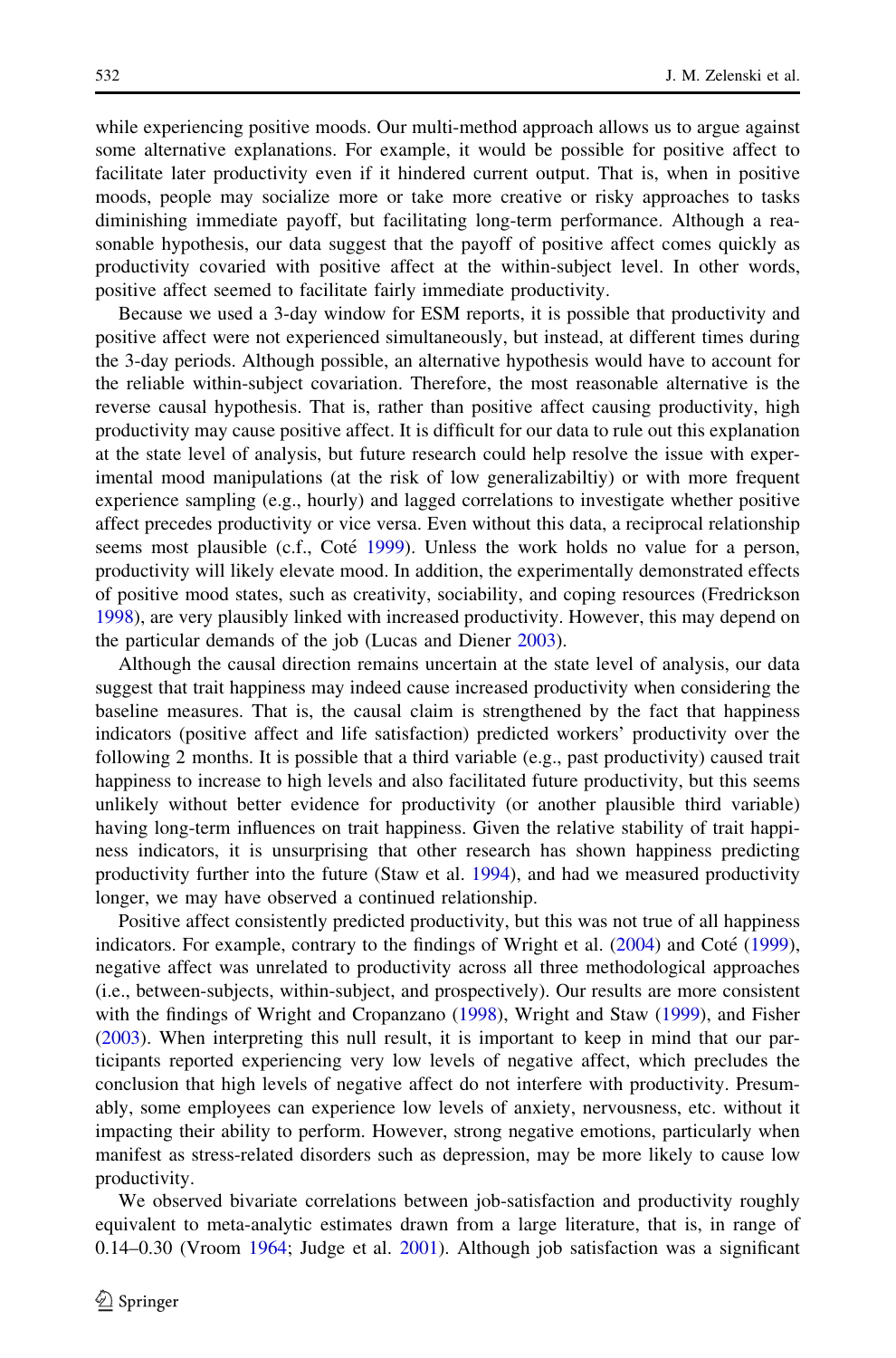predictor at both between-subjects and within-subject levels of analysis, it was not among the strongest predictors, and job satisfaction did not predict productivity significantly when other happiness indicators were taken into account.

It is interesting to contrast the job-satisfaction results with those of our other cognitive judgment of work-related happiness, the single-item QWL assessment. We hypothesized that the QWL measure would predict productivity better than job satisfaction, and results supported this prediction. That is, the QWL bivariate correlations with productivity were stronger than those of job-satisfaction, and QWL was a better predictor than job-satisfaction when considered simultaneously in regression analyses at both between-subjects and within-subject levels. (Unfortunately, we did not include a prospective measure of QWL.) Although the job-satisfaction measure was longer (and thus presumably more reliable), the QWL measure may do a better job of capturing the aspects of work-life that are most important to people. That is, the QWL measure allows individuals to consider anything they like in arriving at their estimates of quality. In contrast, the job satisfaction measure prescribed the domains under consideration (e.g., pay and opportunities for advancement). It is possible that individuals' QWL judgments included evaluations of their emotional experience (c.f., positive affect was the best predictor of happiness). However, this cannot fully account for QWL's better prediction because QWL remained a significant predictor even when controlling for affect. Therefore, it seems likely that the job satisfaction measure misses aspects of work life potentially important to productivity.

We expected that happiness indicators specific to work-life would be related to changes in productivity, but a variable as broad as life satisfaction, encompassing so many other areas of life, might not be significantly associated with short-term variations in productivity. Results were consistent with this hypothesis. Life satisfaction did predict average levels of productivity between-subjects and prospectively, consistent with the idea that happy people are more productive people. At the same time, day-to-day variation in life satisfaction was not related to changes in productivity as evidenced by a lack of correlation within-subject. Instead more proximal changes in work-related happiness indicators (emotions, job satisfaction, QWL) predicted productivity, indicating some degree of domain specificity when considering state variations. Finally, life satisfaction was not an independent predictor of productivity in regression analyses, suggesting that the positive affect that contributes to life satisfaction judgments explains the higher productivity they predict.

Taken together, our results suggest that happiness, particularly positive affect, may contribute to high productivity. Such a conclusion begs the question, should organizations invest in increasing the happiness of their employees? The trait-level findings suggest that happy people are more productive people. To the extent that (un)happiness is a disposition that resists change, organizational efforts to increase happiness may be unlikely to payoff in productivity gains. However, we also found that short-term variations in happiness predicted short-term variations in productivity. That is, even after statistically removing stable individual differences in happiness, people were more productive when they were in good moods. Therefore, organizations do stand to benefit by creating work environments that promote better moods, even for dispositionally unhappy members. (It may also be possible to increase happiness long-term with fairly minimal interventions, see Seligman et al. [2005](#page-16-0)). Our results also suggest that such efforts be directed at increasing the experience of positive emotions, as they were consistently the strongest predictors of productivity. For example, a pay increase could increase job satisfaction (pay is typically an item on job satisfaction assessments), but if this pay increase does not also lead to positive affect, the impact on productivity may be minimal.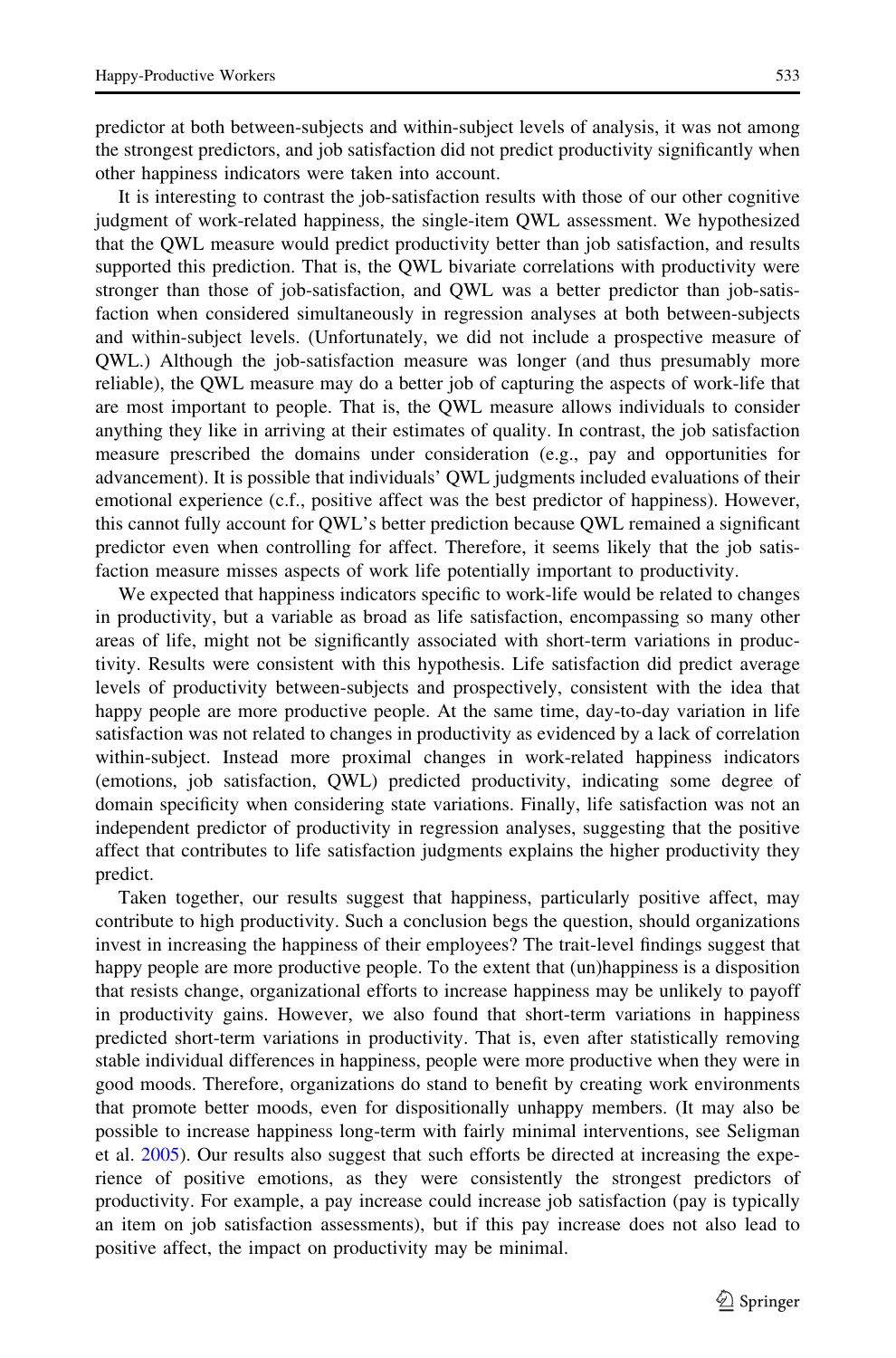A limitation of the present study is that productivity was self-rated with a single item. Others have discussed the advantages of single item measures in organizational research, particularly when constructs are difficult to define objectively but are well understood by informants (e.g., Eaton [2003;](#page-15-0) Nagy [2002](#page-16-0); Rossiter and Bergkvist [2007](#page-16-0)). For example, adding near synonyms may increase reliability from a classic psychometric perspective, but additional items may actually dilute content validity. Indeed, the presence of statistically significant predicted relationships lends some support to the measure's reliability and validity.

The self-report format raises the possibility that happiness and self-reported productivity co-varied because of a social desireablity effect with some participants rating all aspects of their lives favorably regardless of actual experience. However, this seems unlikely for two reasons. First, it would be difficult for such an effect to explain the withinsubject (day-to-day) covariation between positive affect and productivity. In addition, we found that the associations between happiness and productivity depended on the particular happiness indicator. That is, social desireablity would have created significant correlations between productivity and *all* measures of happiness, but we did not observe this. Although a 360-degree assessment would have been ideal, we believe that self-rated productivity is among the best single indicators for our sample. Because our participants were all Directors, it would be difficult to obtain a purely objective measure (e.g., number of widgets produced). Supervisor or peer ratings of productivity could provide useful information, but such ratings are susceptible to halo effects where likeable people are rated as more productive. Moreover, individuals are likely in the best position to report on their own short-term variations in productivity, as assessed by our experience sampling method (see Fisher [2003](#page-15-0)). Mastering an important skill or developing a powerful strategy might indicate exceptional productivity, but be completely unobservable on the day it occurs. Finally, we assessed productivity in 3-day windows and created actual averages for trait level analyses (i.e., rather than mental averages typical of non-ESM questionnaires). Robinson and Clore [\(2002](#page-16-0)) have demonstrated that short-term reporting windows solicit episodic knowledge (i.e., actual occurrences) rather than general beliefs (semantic knowledge) less tied to recent objective (or even 'subjective') reality. As a result, the ESM method may further contribute to the validity of our productivity measure because participants are able to accurately assess their productivity over short periods of time.

In sum, there are good reasons to think that a single item self-report measure of productivity is valid. Nonetheless, our results and conclusions must be interpreted with the caveat that this particular measure has not been validated against other indicators of productivity, and future studies would benefit from using additional productivity indicators.

Although our findings were quite clear and consistent across methodological contexts, this stands in contrast to a literature full of mixed findings. Cropanzano and Wright ([2001](#page-14-0)) have highlighted the fact that some of this inconsistency could be due to differences in the happiness indicators employed by different researchers, and Fisher ([2003\)](#page-15-0) suggests that within-subject variation may be stronger than the more typically studied between-subjects variation. We addressed these issues by including five indicators that assessed multiple conceptualizations of happiness at both state and trait levels of analysis. Most of these indicators were associated with happiness at both levels, but the strength of the relationships did differ by indicator. Therefore, it is possible that some inconsistency in the literature is due to different assessment tools (combined with low power in the case of null results). However, this explanation is also clearly limited. As one of many possible examples of direct contradiction, we found that positive affect consistently predicted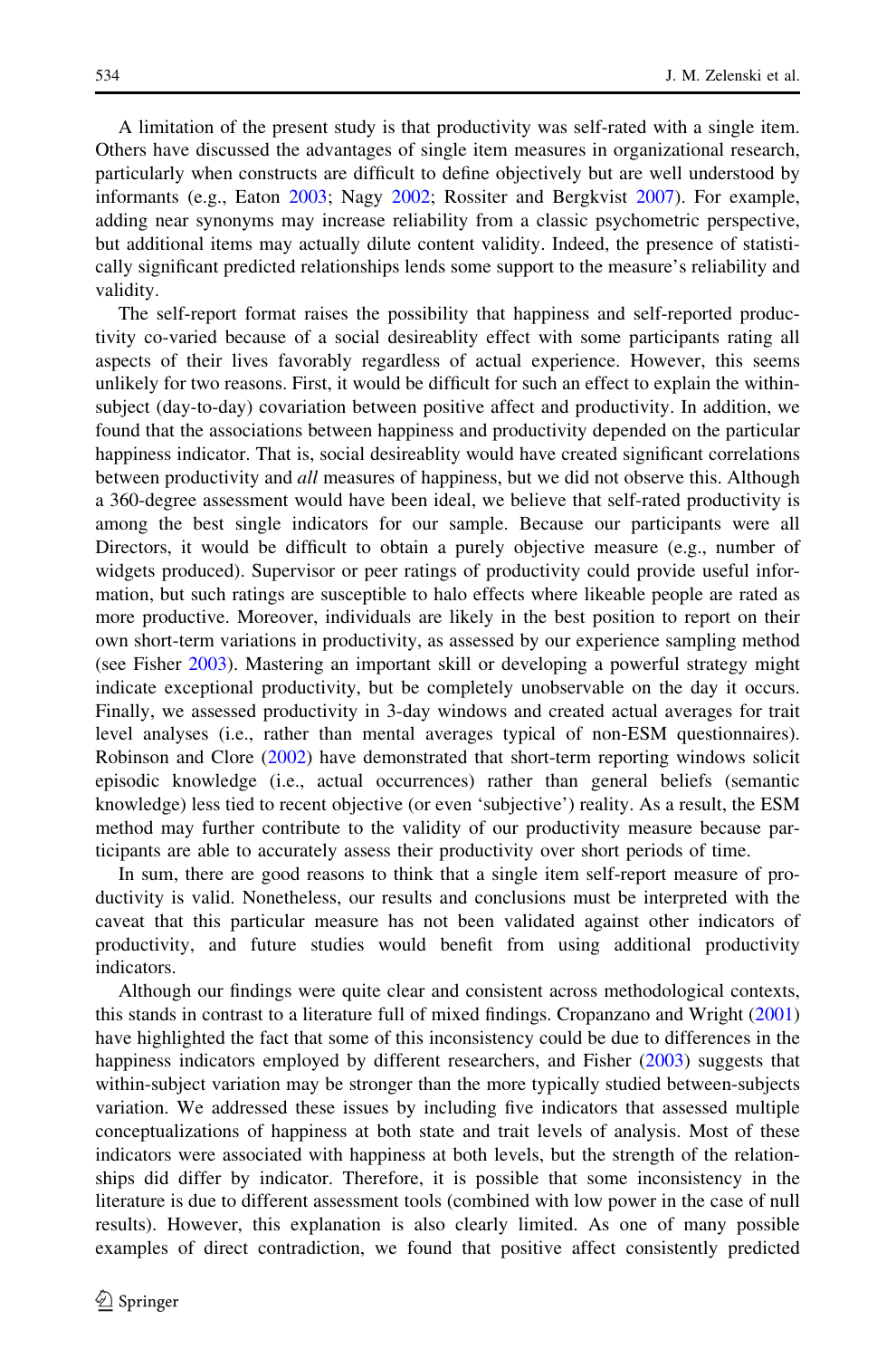<span id="page-14-0"></span>productivity, but that negative affect was consistently unrelated to productivity. This pattern is at odds with a recent study showing the exact opposite pattern, (i.e., negative affect, but not positive affect, predicting productivity, Wright et al. [2004\)](#page-16-0). Moreover, where Fisher  $(2003)$  $(2003)$  found stronger within-subject relationships with most happiness indicators, we did not see much difference across levels of analysis. Therefore, future research will need to examine additional potential moderators of the happiness-productivity link (e.g., type of work, see Lucas and Diener [2003](#page-15-0) for informed speculation on job characteristics as moderators). It follows that our findings must be taken with a strong caveat; we assessed Canadian Directors, and caution must be exercised before applying these results to other populations and occupations.

#### 5 Summary and Conclusion

This investigation included a number of unique strengths, specifically multiple measures of happiness, repeated measures (experience sampling), and prospective happiness measures allowing for analyses at both state and trait levels of analysis. These strengths allowed us to address a number of important distinctions emerging in work on the happy-productive worker thesis. Our results suggest that happiness may indeed foster productivity. Findings were consistent at both the trait level of analysis (happy people are productive people) and at the state level of analysis (people are more productive when in happy moods). However, the extent of support for the happy-productive worker thesis may depend on what is meant by 'happiness'. Of the many ways to conceptualize happiness, positive affect was consistently most strongly linked with productivity. Although there are strong theoretical reasons and an emerging literature suggesting positive affectivity's importance in productivity (Lyubomirsky et al. [2005\)](#page-15-0), the relationship is unlikely to be ubiquitous across occupations and tasks.

#### References

- Bolger, N., & Schilling, E. A. (1991). Personality and the problems of everyday life: The role of neuroticism in exposure and reactivity to daily stressors. Journal of Personality, 59, 355–386.
- Brayfield, A. H., & Rothe, H. F. (1951). An index of job satisfaction. Journal of Applied Psychology, 35, 307–311.
- Brief, A. P., & Weiss, H. M. (2002). Organizational behavior: Affect in the workplace. Annual Review of Psychology, 53, 279–307.
- Burton, W. N., Conti, D. J., Chen, C. Y., & Edington, D. (1999). The role of health risk factors and disease on worker productivity. Journal of Occupational and Environmental Medicine, 41, 863–877.
- Butler, S. E., Aasheim, C., & Williams, S. (2007). Does telecommuting improve productivity? Communications of the ACM, 50(4), 101–103.
- Campbell, J. P., McCloy, R. A., Oppler, S. H., & Sager, C. E. (1993). A theory of performance. In N. Schmitt & W. C. Borman (Eds.), Personnel selection in organizations. San Francisco: Jossey Bass.
- Cleveland, J. N. (1999). Productivity. In L. Peters, C. R. Greer, & S. Youngblood (Eds.), Blackwell encyclopedic dictionary of human resource management (pp. 272). Oxford, UK: Blackwell.
- Coté, S. (1999). Affect and performance in organizational settings. Current Directions in Psychological Science, 8, 65–68.
- Cropanzano, R., & Wright, T. A. (2001). When a ''happy'' worker is really a ''productive'' worker: A review and further refinement of the happy-productive worker thesis. Consulting Psychology Journal: Practice & Research, 53, 182–199.
- Diener, E. (2005). Guidelines for national indicators of subjective well-being and ill-being. Journal of Happiness Studies, 7, 397–404.
- Diener, E., Emmons, R. A., Larsen, R. J., & Griffin, S. (1985). The satisfaction with life scale. Journal of Personality Assessment, 49, 71–75.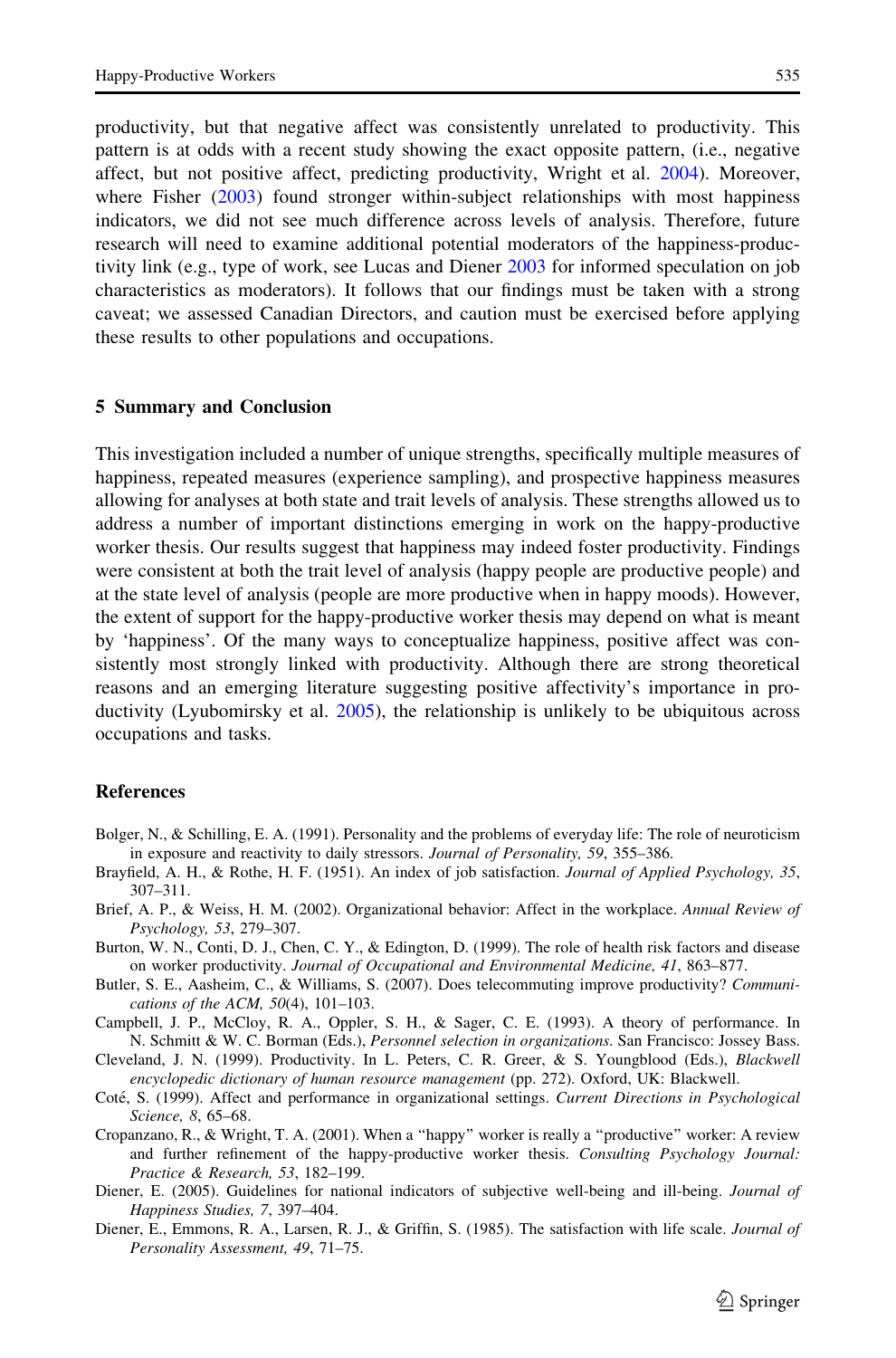- <span id="page-15-0"></span>Dobni, D. (2004). A marketing related framework for understanding service worker productivity. Journal of Services Marketing, 18, 303–317.
- Eaton, S. C. (2003). If you can use them: Flexibility policies, organizational commitment and perceived performance. Industrial Relations, 42, 151.
- Epstein, S. (1983). Aggregation and beyond: Some basic issues in the prediction of behavior. Journal of Personality, 51, 360–392.
- Estrada, C. A., Isen, A. M., & Young, M. J. (1997). Positive affect facilitates integration of information and decreases anchoring in reasoning among physicians. Organizational Behavior and Human Decision Process, 72, 117–135.
- Fisher, C. D. (2000). Mood and emotions while working: Missing pieces of job satisfaction? Journal of Organizational Behavior, 21, 185–2002.
- Fisher, C. D. (2003). Why do lay people believe that satisfaction and performance are correlated? Possible sources of a commonsense theory. Journal of Organizational Behavior, 24, 753-777.
- Fredrickson, B. L. (1998). What good are positive emotions? Review of General Psychology, 2, 300–319.
- Fredrickson, B. L. (2001). The role of positive emotions in positive psychology: The broaden-and-build theory of positive emotions. American Psychologist, 56, 218–226.
- Gasper, K., & Clore, G. L. (2002). Attending to the big picture: Mood and global versus local processing of visual information. Psychological Science, 13, 34–40.
- George, J. M. (1991). State or trait: Effects of positive mood on prosocial behaviour at work. *Journal of* Applied Psychology, 76, 299–307.
- Harter, J. K., Schmidt, F. L., & Keyes, C. L. (2003). Well-being in the workplace and its relationship to business outcomes: A review of the Gallup studies. In J. Haidt & C. L. Keyes (Eds.), Flourishing: Positive psychology and the life well-lived (pp. 205–224). Washington, DC: American Psychological Association.
- Hersey, R. B. (1932). Workers' emotions in shop and home: A study of individual workers from the psychological and physiological standpoint-short title only in data base. Philadelphia: University of Pennsylvania Press.
- Hodgkinson, A. (1999). Productivity measurement and enterprise bargaining—the local government perspective. International Journal of Public Sector Management, 12(6), 470–482.
- Iaffaldano, M. T., & Muchinsky P. M. (1985). Job satisfaction and job performance: A meta-analysis. Psychological Bulletin, 97, 251–273.
- Isen, A. M., & Baron, R. A. (1991). Positive affect as a factor in organizational-behavior. In B. M. Staw & L. L. Cummings (Eds.), Research in organizational behavior (pp. 1–53). Greenwich, CR: JAI Press.
- Judge, T. A., Bono, J. E., Thoresen, C. J., & Patton, G. K. (2001). The job satisfaction-job performance relationship: A qualitative and quantitative review. Psychological Bulletin, 127, 376–407.
- Kim-Prieto, C., Diener, E., Tamir, M., Scollon, C., & Diener, M. (2005). Integrating the diverse definitions of happiness: A time sequential framework of subjective well-being. Journal of Happiness Studies, 6, 261–300.
- Kornhauser, A. W., & Sharp, A. A. (1932). Employee attitudes: Suggestions from a study in a factory. Personnel Journal, 10, 393–404.
- Landy, F. J., & Farr, J. L. (1983). The measurement of work performance: Methods, theory, and applications. New York: Academic Press.
- Ledford, G. E., Jr. (1999). Happiness and productivity revisited. Journal of Organizational Behavior, 20,  $25 - 30.$
- Loeppke, R., Hymel, P. A., Lofland, J. H., Pizzi, L. T., Konicki, D. L., Anstadt, G. W., et al. (2003). Helath related workplace productivity measurements: General and migraine specific recommendation from the ACOEM expert panel. Journal of Occupational and Environmental Medicine, 45, 349–359.
- Lucas, R. E., & Diener, E. (2003). The happy worker: Hypotheses about the role of positive affect in worker productivity. In M. R. Barrik & A. M. Ryan (Eds.), Personality and work: Reconsidering the role of personality in organizations (pp. 30–59). San Francisco, CA: Jossey-Bass.
- Lucas, R. E., Diener, E., & Suh, E. (1996). Discriminant validity of well-being measures. Journal of Personality and Social Psychology, 71, 616–628.
- Lyubomirsky, S., King, L., & Diener, E. (2005). The benefits of frequent positive affect: Does happiness lead to success? Psychological Bulletin, 131, 803–855.
- Madjar, N., Oldham, G. R., & Pratt, M. G. (2002). There's no place like home? The contributions of work and non-work creativity support to employee's creative performance. Academy of Management Journal, 45, 757–767.
- Martin, L. L., Ward, D. W., Achee, J. W., & Wyer, R. S. (1993). Mood as input: People have to interpret the motivational implications of their moods. Journal of Personality and Social Psychology, 64, 317–326.